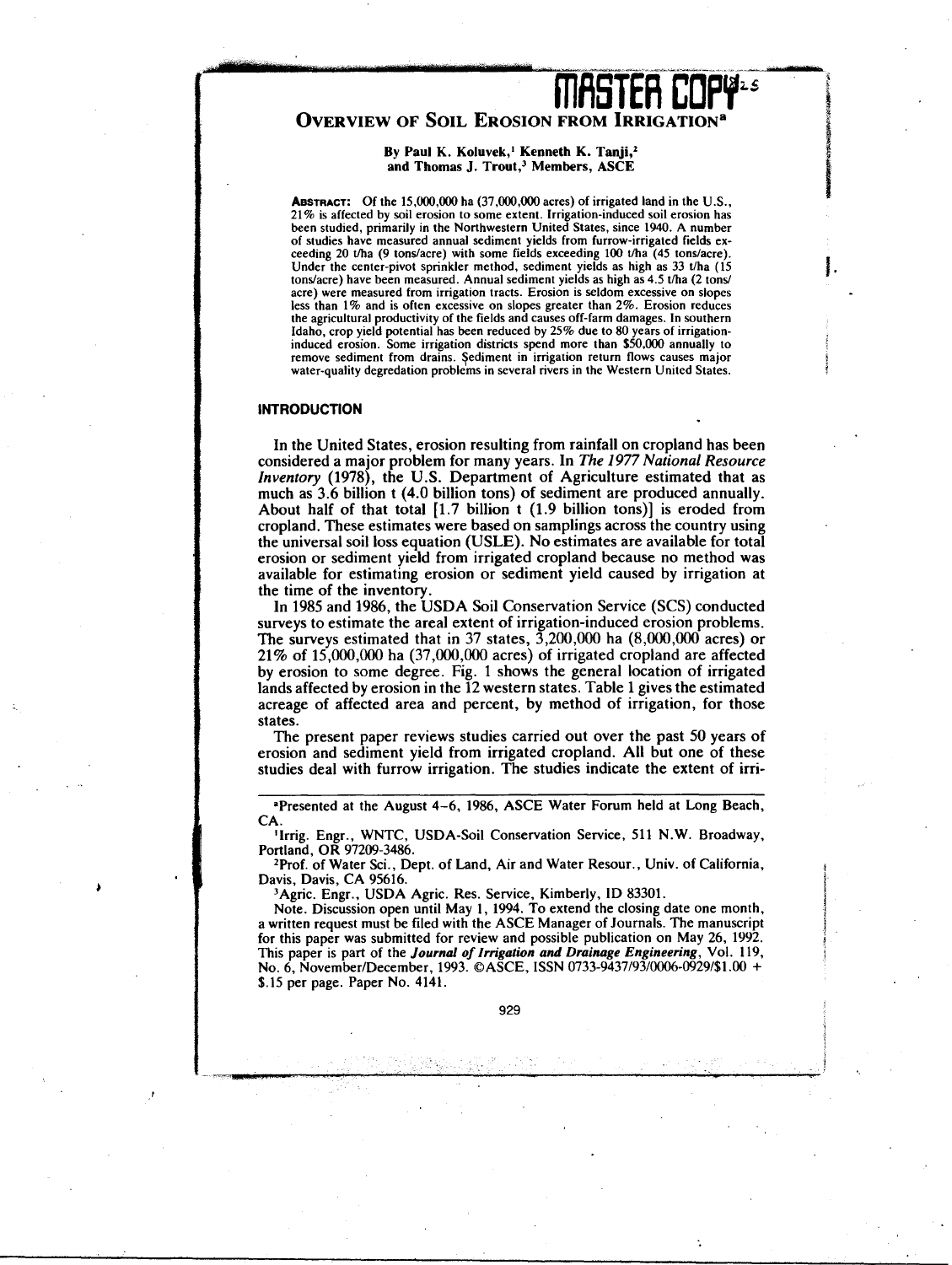



gation-induced erosion and the resulting soil productivity loss and sedimentation damage. The present paper provides background information for the three other papers in this series on erosion and sedimentation from irrigated land (Trout and Neibling 1993; Carter et al. 1993; Carter 1993).

#### **Irrigation Methods**

Irrigation water is applied by four basic methods: (1) surface; (2) sprinkler;  $(3)$  trickle; and  $(4)$  subsurface. Erosion is not a concern with the last two methods because there generally is no overland flow to convey the sediments.

With surface application methods, water is applied directly to the soil surface either by controlled flooding of borders and basins or in small channels called furrows or corrugations. Most erosion caused by surface irrigation occurs with the channelized flows in furrows.

With the sprinkler method, water is sprayed into the air through a sprin-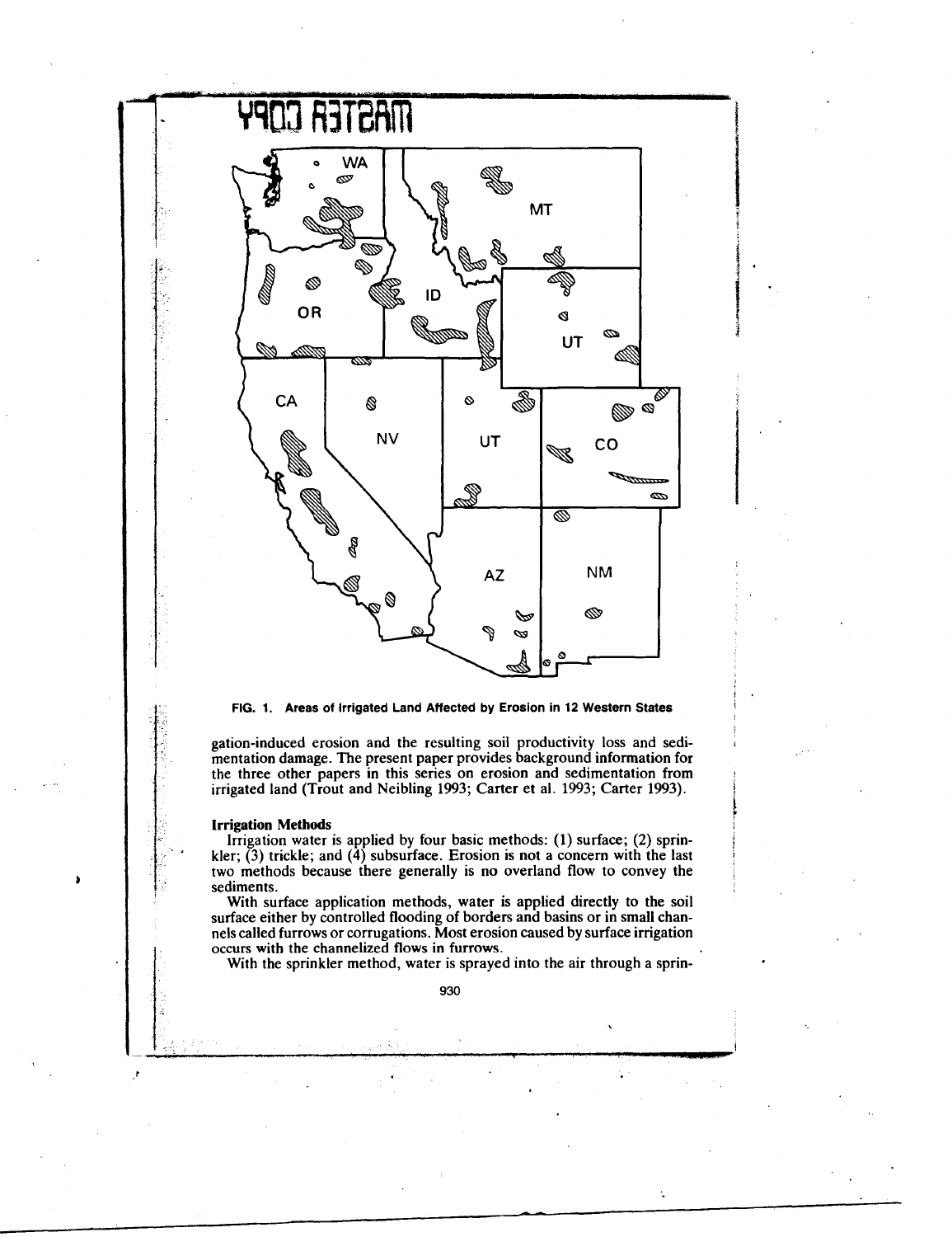|              |           | Total Area Affected by<br>Erosion <sup>a</sup> | Percent, by Method of Irrigation |                  |                  |                    |  |  |  |
|--------------|-----------|------------------------------------------------|----------------------------------|------------------|------------------|--------------------|--|--|--|
| <b>State</b> | ha        | acre                                           | <b>Border</b>                    | Furrow           | Sprinkler        | Other <sup>b</sup> |  |  |  |
| (1)          | (2)       | (3)                                            | (4)                              | (5)              | (6)              | (7)                |  |  |  |
| Arizona      | 72.800    | 180,000                                        | n/a <sup>c</sup>                 | n/a <sup>c</sup> | n/a <sup>c</sup> | n/a <sup>c</sup>   |  |  |  |
| California   | 510,000   | 1.260,500                                      | 40                               | 36               | 20               |                    |  |  |  |
| Colorado     | 384,400   | 950.000                                        | 15                               | 45               | 30               | 10                 |  |  |  |
| Hawaii       | 40        | 100                                            | $\bf{0}$                         | 20               | 15               | 65                 |  |  |  |
| Idaho        | 343,200   | 848,000                                        |                                  | 69               | 30               | 0                  |  |  |  |
| Montana      | 69.600    | 172,000                                        | 5                                | 30               | 10               | 20                 |  |  |  |
| Nevada       | 2.000     | 5.000                                          | 15                               | 75               | 10               | 0                  |  |  |  |
| New Mexico   | 5.300     | 13.000                                         | 0                                | 0                | 77               | 23                 |  |  |  |
| Oregon       | 103,700   | 256,300                                        | 4                                | 17               | 46               | 33                 |  |  |  |
| Utah         | 20,600    | 51.000                                         | 2                                | 47               | 3                | 48                 |  |  |  |
| Washington   | 448,000   | 1,109,000                                      | 0                                | 42               | 58               | 0                  |  |  |  |
| Wyoming      | 80,000    | 200,000                                        |                                  | 90               | $\overline{2}$   |                    |  |  |  |
| [Total]      | 2,041,440 | 5,044,900                                      |                                  |                  |                  |                    |  |  |  |

TABLE 1. Estimate of Area of Irrigated Land Affected by Erosion in 12 Western **States**

°Total irrigated land = 10.5 million ha (26.1 million acres).

°Includes wild flooding, contour ditch, and trickle irrigation.

°Not available.

kler nozzle and falls on the land surface like rain. Erosion can occur when the application rate exceeds the soil infiltration rate, causing surface runoff. This occurs most commonly with center-pivot sprinkler systems.

#### **Erosion and Sedimentation Processes**

Erosion and sedimentation by water involves the detachment, movement, and deposition of soil particles. The two primary processes are the detachment and/or picking up of particles (erosion) and the transport of particles with the flow. Both processes depend on both soil and hydraulic properties: the erodibility of the soil and erosivity of the flow, and the transportability of the sediments and transport capacity of the flow.

Under surface-irrigated conditions, erosion is caused by water flowing over soil, most commonly as concentrated flow in furrows. Furrows erode similar to large rills or small gullies that occur under rainfall conditions. Sprinkler waterdrops, like raindrops, dislodge soil as they impact the soil surface. If the application rate exceeds the soil infiltration rate, water ponds on the surface until it begins to flow downslope. The flow transports sediment initially in thin sheets, and as the flows concentrate, in rills and gullies. This erosion process is similar to that caused by rainfall except that only a small portion of an area is sprinkled at any time. Trout and Neibling (1993) describe erosion and sedimentation processes under surface and sprinkler irrigation in detail.

### **Measurement and Data Interpretation**

Measurements are most commonly made of the sediment carried by the water past some point—usually the tail end of a furrow or field or the wastewater outflow point(s) from an irrigation system. The measurement point chosen is usually determined by the damage being assessed–soil and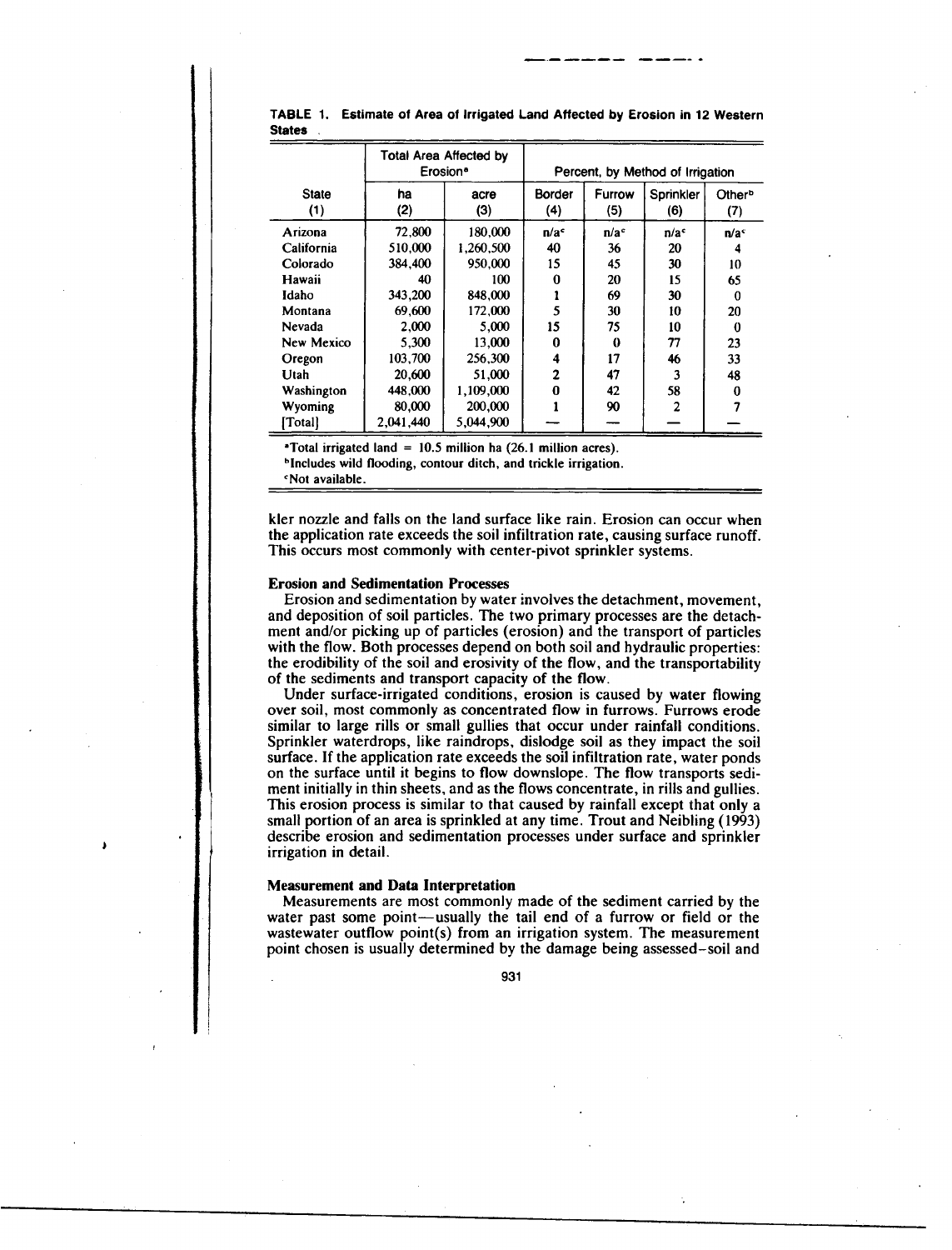productivity loss from a field or sedimentation of drains and rivers. Measurements are generally of sediment concentration and water flow rate or volume, the product of which gives sediment loss or yield in terms of mass per unit area per unit time.

It is often difficult to know which process—erosion or transport capacity—is controlling the sediment movement in a channel. The erosion process will generally limit transport over short distances or when flow rates in channels continually increase with downstream distance, as under rainfall or sprinkler-irrigation conditions. The transport capacity often limits transport in long channels especially where flow rates decrease with distance as in furrows.

Knowing which process dominates is critical to evaluating and interpreting erosion data. If the erosion process is most important, then the upstream conditions of slope, flow rate, furrow length, and soil erodibility are critical factors. If the transport capacity limits transport, then the flow conditions at the measurement point and sediment particle sizes and densities are important. Measurements of sediment outflow from long irrigation furrows in erodible soils probably indicate the transport capacity of flow at that point rather than erodibility of the soil. The measurement quantifies sediment carried to the drains but probably underestimates erosion damage on the field since much of the sediment eroded from the head end of the field likely deposited in the tail reach of the furrow where flow rates are small.

## **EROSION STUDIES PRIOR TO 1965**

The first known reference to erosion caused by irrigation was presented in an irrigation text by Israelson (1932), who stated that ". . . it is rather difficult to avoid harmful soil erosion when water is applied to cereals before the plants are large enough to add stability to the soil. The young tender plants are easily killed by a slight amount of soil erosion that may leave no permanent determined effect on the land."

Taylor (1935) discussed the influence of tillage on furrow erosion in orchards. The author stated ". . . loose, cultivated soil is much more easily picked up and carried away." This is the first known study that discusses ways to minimize the erosion problem by using permanently vegetated furrows and, where the soil is disturbed by cultivation, spreading bean straw or hay to reduce water velocity.

Taylor (1940) is the first published study of the erosion process in furrow irrigation. In this study, an attempt was made to relate the laboratory studies of Gilbert (1914) to furrow erosion. The study identified slope, flow rate, and particle-size distribution as important parameters in the erosion process, and provided the following management concepts to minimize erosion (Taylor 1940):

1. Slope along the furrow should be kept to a minimum

2. Furrow shape should be shallow and smooth

3. Excessive pulverization of the soil should be avoided

The earliest known attempt to measure erosion in the field was in 1937 by the U.S. Department of Agriculture (USDA), Soil Conservation Service (SCS), near Ellinsburg, Wash. Soil losses of 67-134 t/ha (30-60 tons/acre) were measured from furrow-irrigated potatoes (Mech and Smith 1967). The soil textures in this area are predominantly silt loams.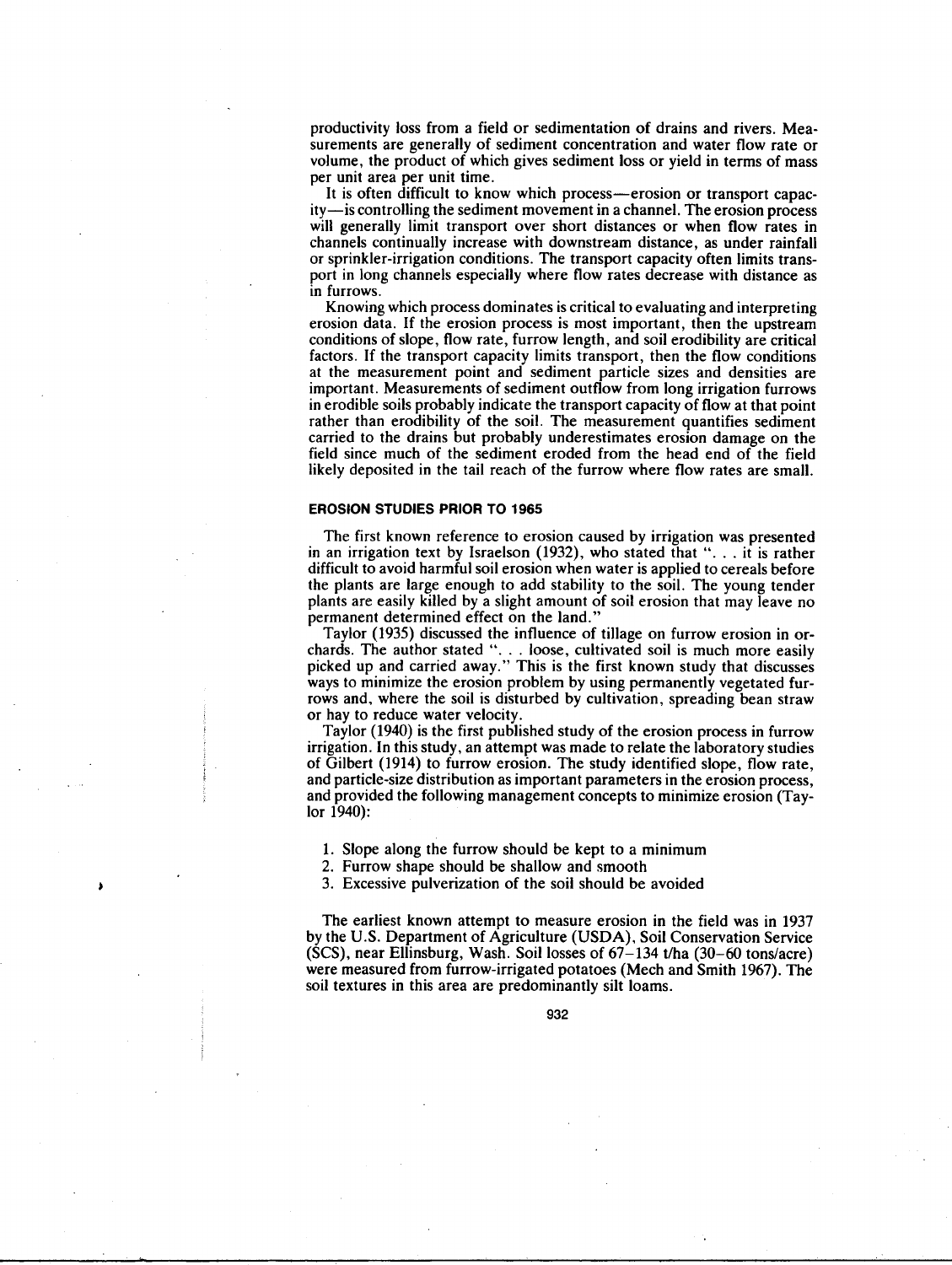About 1939, the USDA Soil Conservation Office of Research initiated two cooperative studies on erosion in furrow irrigation. These studies were conducted in cooperation with the Utah and Washington Agricultural Experiment Stations.

## Utah Study

The Utah study (Israelson et al. 1946) was conducted on silty-clay-loam, loamy-sand, and sandy-loam soils. The study measured soil erosion as mass of soil eroded per unit time. This unit of measurement was based on an erosion equation suggested by Willard Gardner in 1938 (Israelson et al. 1946), which was given as:

E = kS"Qb ( <sup>1</sup> )

where  $E = \text{erosion rate}$ ;  $S = \text{furrow slope}$ ;  $Q = \text{flow rate at the mean}$ surement point;  $a$  and  $b$  = empirical exponents indicating the influence of *S* and *Q* on the erosiveness of the flow; and  $k = a$  unit-dependent coefficient indicating the erodibility of the soil. Gardner assumed that  $b = 1$ . This is the first published equation used to predict furrow erosion.

A selection of the measured data are presented in Table 2. The most significant conclusions from this study were:

- Slopes of 2% or greater are excessive and cause harmful erosion when furrow flow rates are 38 L/min (10 gal/min) or greater
- Doubling the furrow slope or flow rate more than doubled the erosion, indicating both *a* and b in (1) are greater than 1
- Erosion on a given furrow slope is dependent on the stream size and length of the furrow.

Out of the studies came two significant management guidelines. First, the irrigator should improve control of irrigation water by using underground pressurized pipelines. Second, farmers should not use excessive flows.

lsraelson et al. (1946) noted, on many occasions, eroded depths of 25- 100 mm (1-4 in.) near the head ditches after the first irrigation of sugar

|     |               |       |            | <b>FLOW RATE</b>    |                           | Soil Eroded per |       |         |
|-----|---------------|-------|------------|---------------------|---------------------------|-----------------|-------|---------|
|     | Furrow Length | Slope | Inlet<br>٠ |                     |                           | Outlet          | Hour  |         |
| m   | ft            | (%)   | ∟⁄min      | gal/min             | $L$ <i>min</i><br>gal/min |                 | kg    | Ib      |
| (1) | (2)           | (3)   | (4)        | (5)                 | (6)                       | (7)             | (8)   | (9)     |
|     |               |       |            | (a) Silty Clay Loam |                           |                 |       |         |
| 73  | 240           | 0.59  | 40         | 10                  | 20.4                      | 5.4             | 2.4   | 5.4     |
| 73  | 240           | 0.59  | 114        | 30                  | 77.6                      | 20.5            | 16.8  | 37.0    |
| 73  | 240           | 2.88  | 38         | 10                  | 21.2                      | 5.6             | 53.6  | 118.1   |
| 73  | 240           | 2.88  | 114        | 30                  | 101.4<br>26.8             |                 | 87.2  | 192.3   |
|     |               |       |            | (b) Sandy Loam      |                           |                 |       |         |
| 61  | 200           | 0.35  | 57         | 15                  | 8.7                       | 2.3             | 0.2   | 0.4     |
| 61  | 200           | 0.35  | 114        | 30                  | 66.6                      | 17.6            | 19.9  | 43.8    |
| 61  | 200           | 6.07  | 15<br>57   |                     | 38.6                      | 10.2            | 219.5 | 484.0   |
| 61  | 200           | 6.07  | 114        | 30                  | 98.4                      | 26.0            | 821.4 | 1,811.0 |

|  | TABLE 2. Measured Soil Erosion in Utah (from Israelson et al. 1946) |  |  |  |  |  |
|--|---------------------------------------------------------------------|--|--|--|--|--|
|--|---------------------------------------------------------------------|--|--|--|--|--|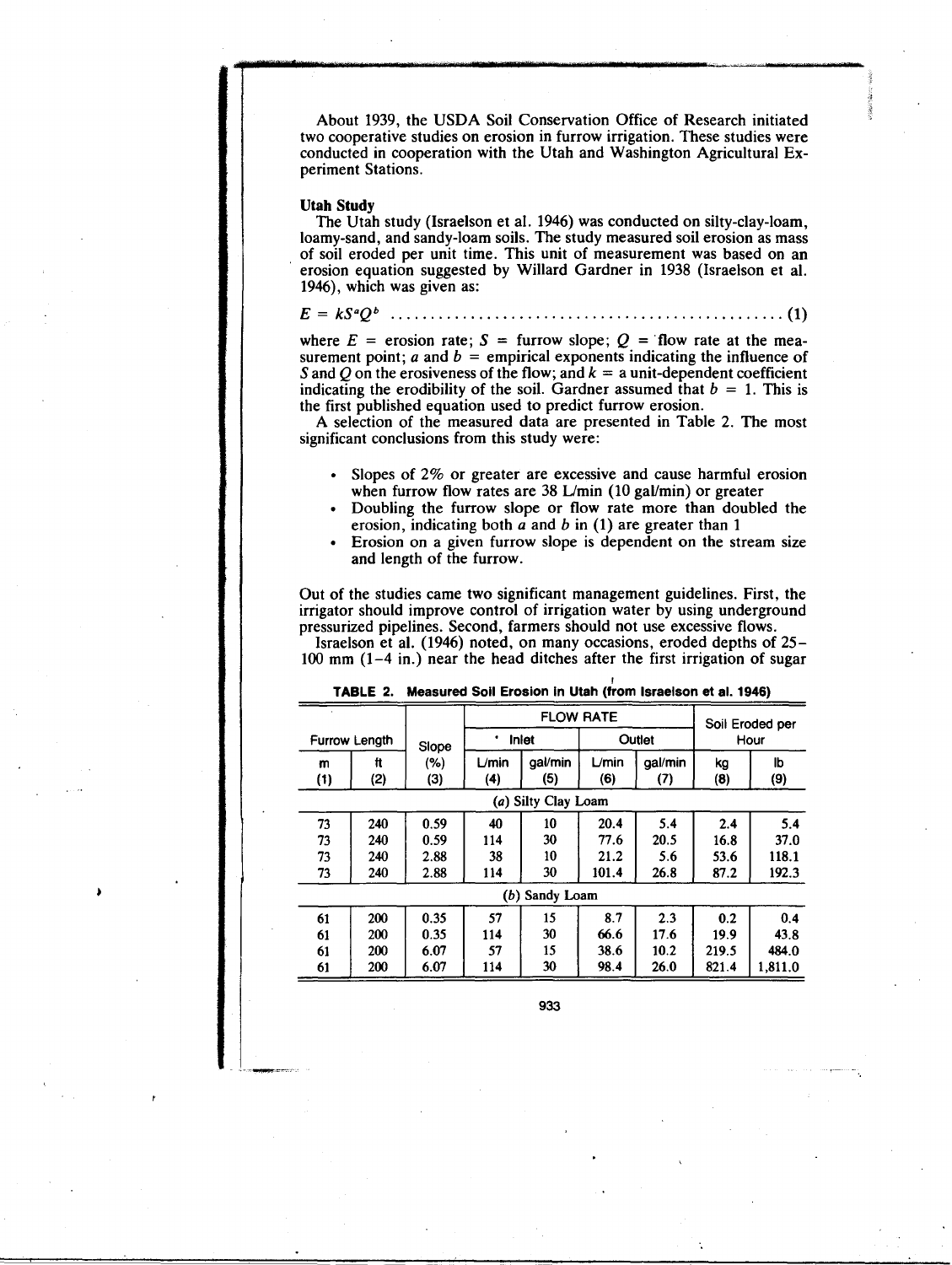beets. At the lower end of the fields, furrows were completely filled with sediment.

#### **Washington Study**

The Washington study was designed to determine how to apply sufficient furrow irrigation water for maximum crop production with the least amount of soil and water losses (Mech 1949). Soil loss was measured from several crops on two slopes on a fine sandy-loam soil. This study evaluated the effects of slope and furrow length on furrow erosion and viewed erosion as soil translocation along a furrow.

The Washington study measured the erosion rate for different flow rates as influenced by crop and slope and described the effect of the decreasing flow rate along a furrow on erosion. The relationship between furrow outflow (tailwater runoff) rates and soil loss for row crops and alfalfa on 2% and 7% slopes are shown in Fig. 2. The row crop data are the average for corn and potatoes, which were similar. Fig. 2 shows that erosion is higher for row crops than for close-growing alfalfa and for newly planted than for established alfalfa. The data also indicate soil loss is roughly proportional to outflow rate (i.e.  $b = 1$ ). S. J. Mech in an unpublished work in 1957 predicted that the seasonal erosion amount could be estimated for a furrow section from the flow rate.

Mech (1949) recognized that soil loss measurements at the tail end of the field were not a good measure of erosion on the field. Table 3 shows how flow rates and net erosion decreases along an irrigation furrow.

Some of the important conclusions of this study were (Mech and Smith 1967): (1) A field with two 100 m (300 ft) lengths of run will have less erosion than one 200 m (600 ft) length of run; (2) Generally, furrow-irrigated land with slopes of 2% or greater have an erosion problem; (3) Excessive applications of water greatly increase runoff, which results in more soil being carried from the field and increased sedimentation problems; (4) Soil is most



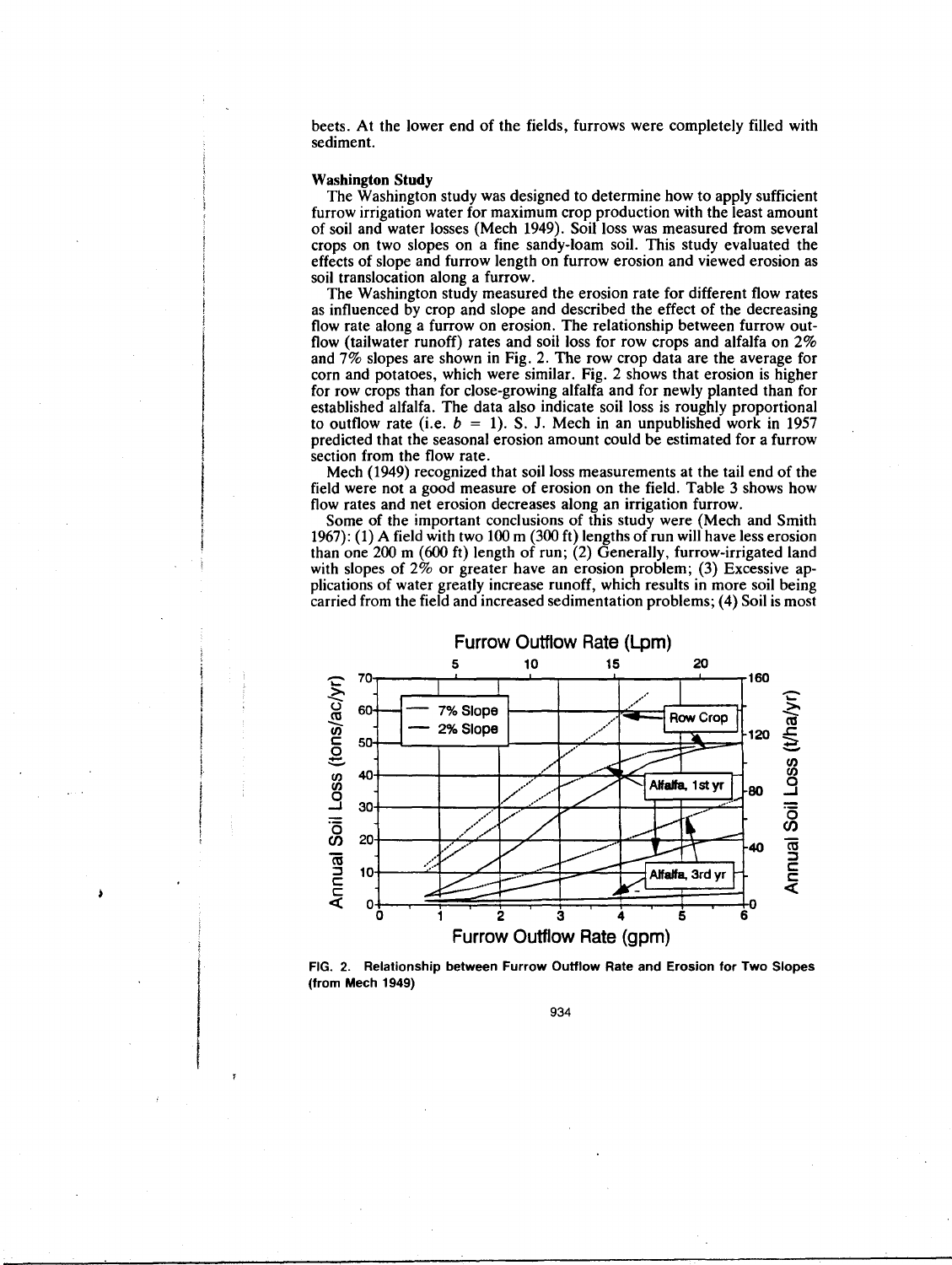|  | TABLE 3. Measured Flow and Sediment Movement along Furrows during One |  |  |  |
|--|-----------------------------------------------------------------------|--|--|--|
|  | Irrigation in Washington (from Mech 1949)                             |  |  |  |

| Distance from Upper End |                   |                            | Flow Rate per Furrow     | Soil Movement per Furrow |           |  |
|-------------------------|-------------------|----------------------------|--------------------------|--------------------------|-----------|--|
| m<br>(1)                | (2)               | L/m<br>(3)                 | gal/min<br>(4)           | kg<br>(5)                | Ib<br>(6) |  |
| 0<br>91<br>183<br>274   | 300<br>600<br>900 | 26.6<br>17.0<br>7.3<br>2.5 | 7.0<br>4.5<br>1.9<br>0.7 | 43.3<br>4.8<br>0.4       | 116<br>13 |  |

TABLE 4. Measured Soil Loss from 87 m (287 ft) Long Furrow Sections with Varying Slopes and Inflow Rates in North Dakota (from Evans and Jensen 1952)

|                    |                |             |                  | SOIL LOSS DURING FIRST HOUR OF IRRIGATION SLOPE |                  |             |                  |  |  |
|--------------------|----------------|-------------|------------------|-------------------------------------------------|------------------|-------------|------------------|--|--|
| <b>Inflow Rate</b> |                | 1%          |                  |                                                 | 2%               | 31/2%       |                  |  |  |
| $L$ min<br>(1)     | gal/min<br>(2) | t/ha<br>(3) | tons/acre<br>(4) | t/ha<br>(5)                                     | tons/acre<br>(6) | t/ha<br>(7) | tons/acre<br>(8) |  |  |
| 23                 | 6              | 0.0         | 0.0              | 0.3                                             | 0.10             | 5.7         | 2.5              |  |  |
| 45                 | 12             | 0.4         | 0.2              | 8.3                                             | 3.7              | 21.2        | 9.5              |  |  |
| 68                 | 18             | 1.7         | 0.8              | 14.1                                            | 6.3              | 37.3        | 16.6             |  |  |

susceptible to erosion after seedbed preparation and other tillage operations-therefore, minimize the number of cultivations to reduce soil loss; (5) Each irrigation adds to the total soil loss.

## **North Dakota Study**

A study conducted in North Dakota (Evans and Jensen 1952) measured erosion from 87 m (286 ft) long furrows constructed in various directions on a field to create a range of furrow slopes. The intent was to duplicate conditions at the head end of furrows realizing that is where the greatest erosion occurs. Soil loss was measured over the first hour of irrigation since, according to the authors, the erosion rate decreases during the first hour. Evans and Jensen (1952) fitted their data, summarized in Table 4, to (1) with  $a = 2.3$  and  $b = 1.5$ . They also provided the following guidelines for irrigated furrows:

- Slopes over 2% should be avoided, especially if the length of runs are long, requiring large flow rates
- On steep land, furrows can be oriented on a contour gradient on slopes of 1% or less
- Where it is necessary to use furrows on steep slopes, erosion can be minimized by using short furrow lengths to allow use of small flow rates

## **Maximum Nonerosive Flow Rate**

In 1951, W. D. Criddle (unpublished), developed a relationship for critical or maximum allowable, nonerosive, furrow flow rate  $Q_m$ , for various slopes using data from 60 irrigation trials in locations throughout the Western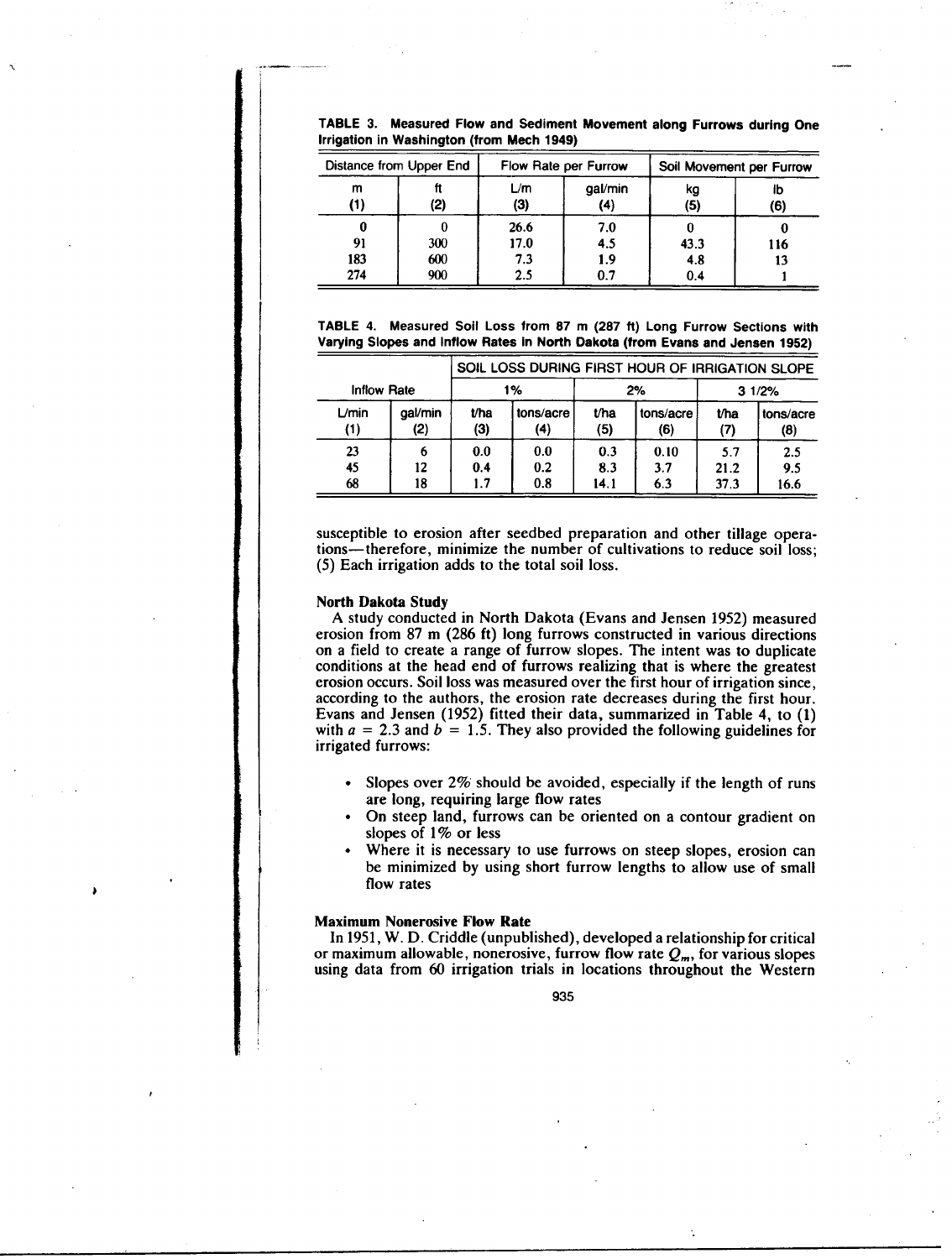United States. In 1952, this relationship was refined and resulted in the following equation, first published as a graph in Lawrence (1953):

*Q", =* 10/S (2a )

with  $Q_m$  in gal/min and *S* in %. And subsequently

 $Q_m = 38/S$  (1) (2b)

with  $Q_m$  in L/min. Eq. (2) provided the first known guide for determining the maximum nonerosive flow rate for a given slope and has been widely used in designing furrow irrigation systems.

Hamad and Stringham (1978) reanalyzed Criddle's data using a more general critical slope-flow rate equation originally suggested by Gardner and Lauritzen (1946).

*Q", = cS'* (3)

where *c* and  $d =$  empirical coefficients. Note that when  $c = 10$  and  $d =$  $-1$ , (3) is equivalent to (2*a*). Table 5 lists their derived coefficients for six soil-type groupings. They conclude that (2) underestimates  $Q_m$  at slopes greater than 1%.

## **RECENT EROSION AND SEDIMENTATION STUDIES**

In the late 1960s, the pollution aspects of irrigation return flows became a concern *(Characteristics* 1969). The Water Quality Act Amendments of 1972, better known as PL 92-500, designated irrigation return flows as pointsource discharge requiring discharge permits. This stimulated great interest and concern among irrigators and irrigation entities. Interest in the quality of irrigation return flows prompted the U.S. Environmental Protection Agency (EPA) to fund several studies addressing the problem. Most of the studies of irrigation-related erosion and sedimentation were conducted in Idaho, Washington, and California. The USDA Agricultural Research Service (ARS), together with Idaho, Washington, and Wyoming Soil Conservation Service (SCS) funded additional studies.

**TABLE 5. Coefficients of Nonerosive Flow Rate Equation (3) Based on Griddle's Data (from Hamad and Stringham 1978)**

|              | <b>SOIL DESCRIPTION</b>   |                             |             |                               |                  |                             |          |                                   |
|--------------|---------------------------|-----------------------------|-------------|-------------------------------|------------------|-----------------------------|----------|-----------------------------------|
|              | Subsoil and<br>substratum |                             |             | Depth to Impermeable<br>Layer |                  | с                           |          |                                   |
| Group<br>(1) | <b>Texture</b><br>(2)     | permeability<br>rate<br>(3) | mm<br>(4)   | in.<br>(5)                    | Q"<br>L/m<br>(6) | $Q_{\pi}$<br>gal/min<br>(7) | d<br>(8) | Correlation<br>coefficient<br>(9) |
| Ŧ            | Heavy                     | Slow                        | >914        | $>36$                         | 53.5             | 14.1                        | $-0.94$  | 0.89                              |
| $\mathbf{I}$ | Moderately<br>heavy       | Moderately<br>slow          | $508 - 914$ | $20 - 36$                     | 59.3             | 15.7                        | $-0.55$  | 0.72                              |
| Ш            | Medium                    | Slow                        | $508 - 914$ | $20 - 36$                     | 36.8             | 9.7                         | $-0.73$  | 0.80                              |
| IV           | Medium                    | Moderately<br>slow          | $254 - 508$ | $10 - 20$                     | 38.6             | 10.2                        | $-0.70$  | 0.73                              |
| v            | Light                     | Moderately<br>permeable     | $254 - 508$ | $10 - 20$                     | 66.7             | 17.6                        | $-0.62$  | 0.73                              |
| VI           | Very light                | Moderately<br>rapid         | 254         | $10$                          | 39.9             | 10.5                        | $-0.55$  | 0.92                              |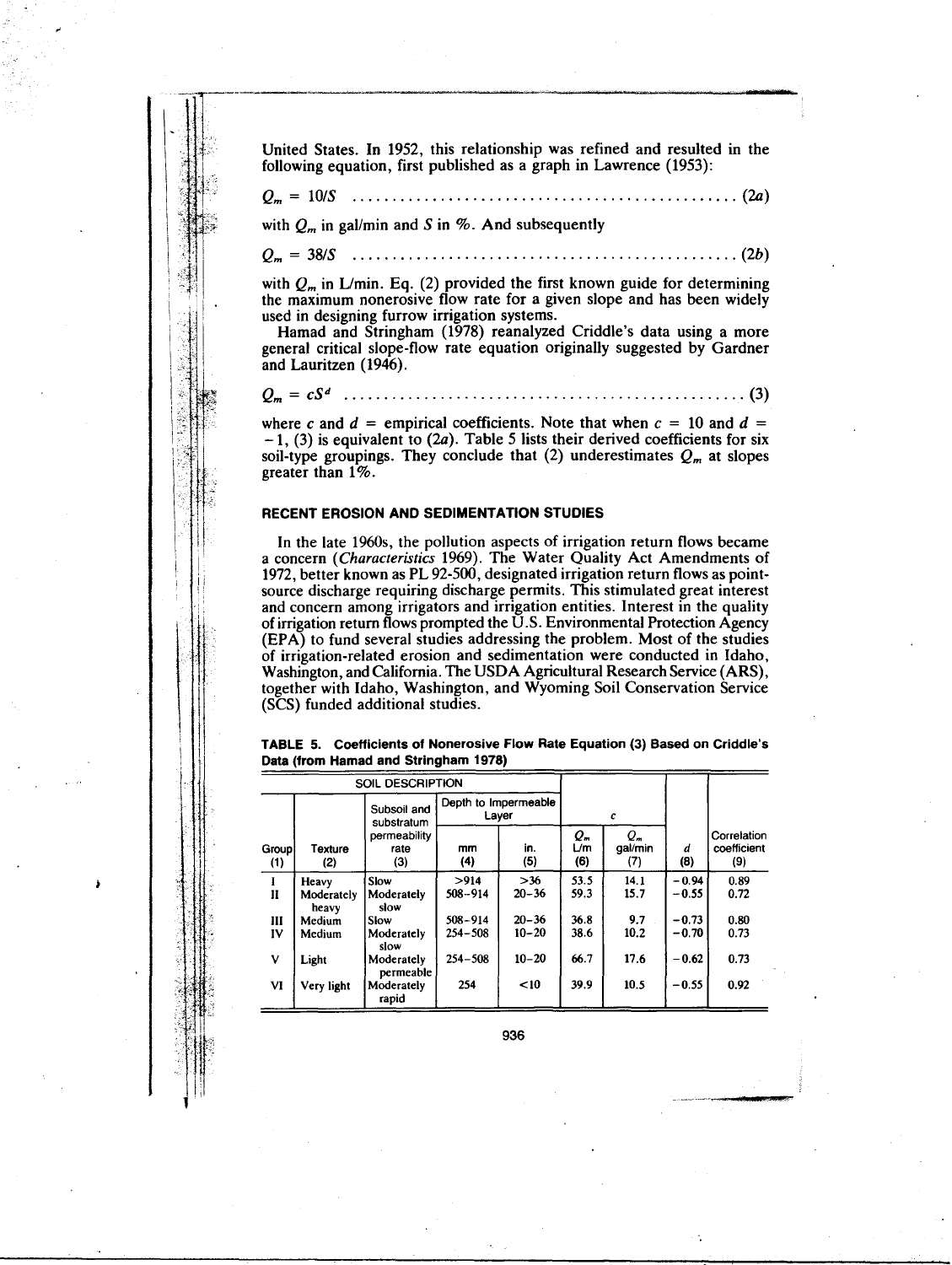## **Idaho Studies**

A 1981 erosion study and a 1982 sediment study for the Middle Snake River Basin estimated that 21% of the 371,000 ha (917,000 acres) of irrigated land had erosion rates greater than established *T* values. The *T* value is defined as the gross annual erosion rate that can be tolerated and still maintain crop productivity. The values used by SCS range from 2 to 11 t  $\cdot$  ha<sup>-1</sup> · yr<sup>-1</sup> (1 to 5 tons/acre/yr) (Logan 1977). It was estimated that the study area produced more than 2,400,000 t (2,600,000 tons) of eroded soil annually. The studies estimated that 635,000 t/yr (700,000 tons/yr) were leaving the basin and reaching Brownlee and other reservoirs on the Snake River. Of this sediment load, approximately 55% originated from irrigated cropland, 15% from nonirrigated cropland, and 30% from range and forest land. Not all of the irrigated cropland sediment results from irrigation; some results from winter precipitation. In a similar cooperative erosion study for the Upper Snake River Basin, it was estimated that over 18% of the 1,100,000 ha (2,800,000 acres) of irrigated cropland were affected by erosion rates greater than established *T* values.

The USDA Agricultural Research Service at Kimberly, Idaho has conducted extensive erosion studies in Idaho. Brown et al. (1974) measured sediment discharge on two large irrigated tracts in south-central Idaho. The Northside Irrigation District, which irrigates 65,000 ha (160,000 acres) had a net annual sediment loss from farm fields of 254,000 t (280,000 tons) or 4 t/ha (1.8 tons/acre). For this tract, approximately 295,000 t (325,009 tons) were mechanically removed annually from the relatively flat canals and from drains that carried 6% of the diverted water back to the river. Thus, the overall district actually had an annual sediment gain of 45,000 t (50,000 tons).

In the Twin Falls Irrigation District [82,000 ha (203,000 acres)], there was an annual net loss of 38,000 t (42,000 tons), and 78,000 t (86,000 tons) were removed mechanically from drains and canals resulting in a net loss from the fields of 1.3 t/ha (0.6 tons/acre). The soils in the Twin Falls tract, are moderately deep, uniformly textured, silt loarns extensively underlain by a lime and silica-cemented hardpan that begins 30-40 cm (12-15 in.) below the surface. In the Northside tract, some of the same soils are found, but at least half of the soils are shallow fine sandy loams or sands.

A recent water-quality monitoring study conducted by the University of Idaho measured sediment and nutrients from 19 irrigation-return-flow areas into the middle Snake River in south-central Idaho (Brockway and Robison 1992). These measurements showed a total of  $19,000$  t  $(21,000 \text{ tons})$  of sediment entering the river from 38,000 ha (94,000 acres) of irrigated watersheds between June 1990 and July 1991. This constitutes 0.5 t/ha (0.22 tons/acre) of sediment during the year, essentially all of which was derived from irrigation return flows. Sediment in irrigation return flows has been identified as a major cause of serious sedimentation and water-quality problems in the middle Snake River.

In 1978 and 1979, an extensive field study was conducted by ARS in the Twin Falls, Idaho, area, where sediment yield was measured from 49 fields (Berg and Carter 1980). Examples of some of the sediment data are presented in Table 6. These data show severe sediment losses on fields in row crops with slopes greater than 1%. Close-growing crops show little or no soil loss. Alfalfa actually removed sediment from the irrigation water. One sugar beet field on a  $4\%$  slope had an annual sediment loss of 141 t/ha (63)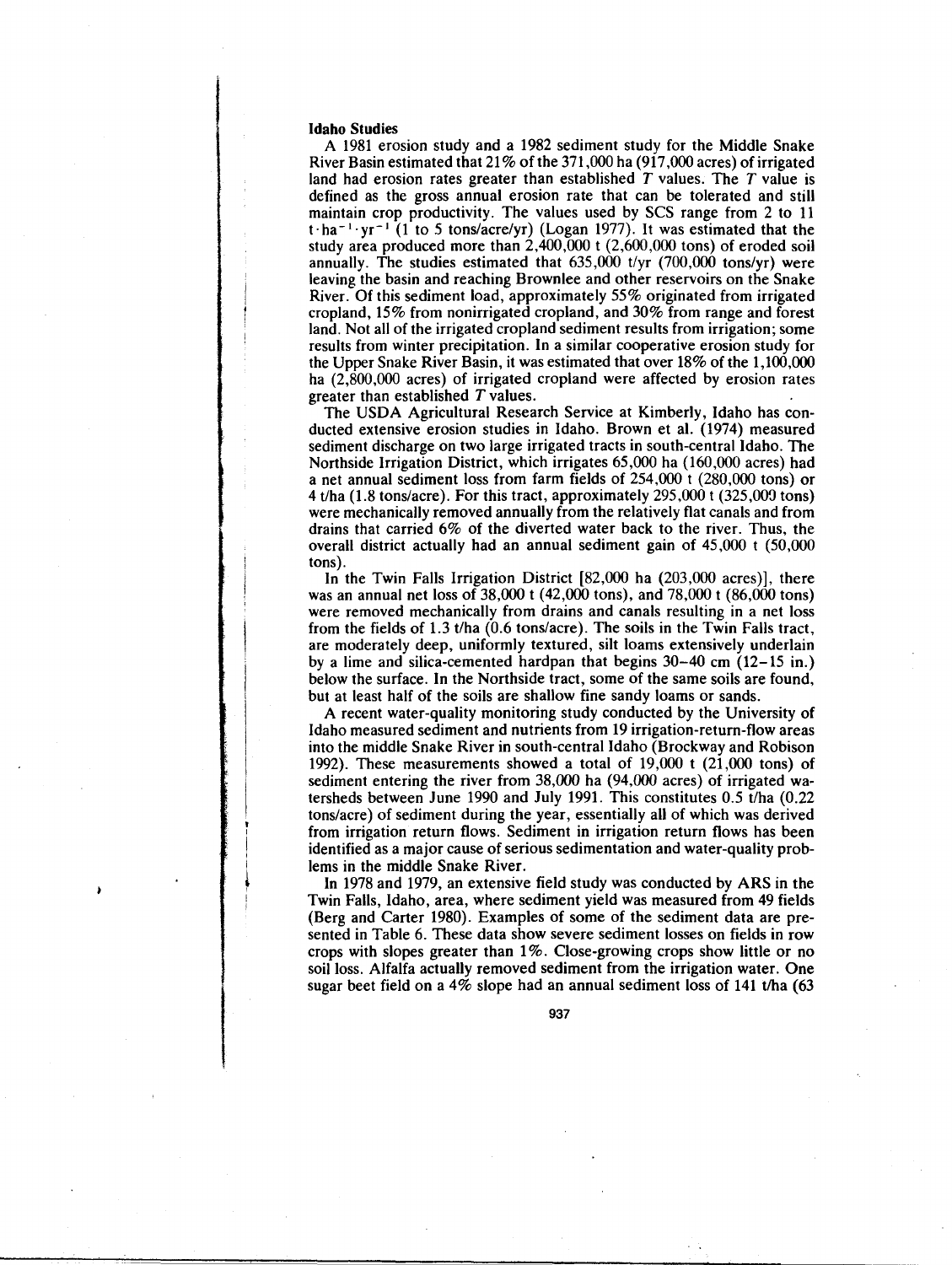|              |          |               |                          |                       | <b>FLOW RATE</b> | Annual       |                |                      |                       |
|--------------|----------|---------------|--------------------------|-----------------------|------------------|--------------|----------------|----------------------|-----------------------|
|              |          | Furrow Length |                          |                       | Inlet            |              | Outlet         | <b>Sediment Loss</b> |                       |
| Crop<br>(1)  | m<br>(2) | ft<br>(3)     | Slope<br>(%)<br>$\bf(4)$ | $L$ <i>min</i><br>(5) | gal/min<br>(6)   | L/min<br>(7) | gal/min<br>(8) | t/ha<br>(9)          | tons/<br>acre<br>(10) |
| Corn         | 190      | 640           | 2.5                      | 24.0                  | 6.3              | 10.2         | 2.7            | 37.0                 | 16.5                  |
| Cereal grain | 220      | 720           | 3.0                      | 16.3                  | 4.3              | 3.4          | 0.9            | 4.5                  | 2.0                   |
| <b>Beans</b> | 280      | 700           | 3.0                      | 14.2                  | 3.9              | 8.1          | 2.1            | 56.9                 | 25.4                  |
| Sugar beets  | 210      | 700           | 4.0                      | 17.8                  | 4.7              | 9.5          | 2.5            | 141.0                | 63.0                  |
| Peas         | 190      | 630           | 1.5                      | 22.3                  | 5.9              | 8.7          | 2.3            | 11.9                 | 5.3                   |
| Alfalfa      | 150      | 510           | 1.0                      | 29.5                  | 7.8              | 11.0         | 2.9            | 0.0                  | 0.0                   |

TABLE 6. Annual Sediment Losses for Various Crops in Southern Idaho (from Berg and Carter 1980)

**TABLE** 7. Sediment Concentrations Associated with Convex Furrow Ends in Last 5-30 m (15-100 ft) **of the Field (Carter and Berg 1983)**

|                              |                            | <b>FLOW RATE</b>            |                          |                        |                                            |                                     |
|------------------------------|----------------------------|-----------------------------|--------------------------|------------------------|--------------------------------------------|-------------------------------------|
| <b>Furrow Inlet</b>          |                            |                             | <b>Furrow Outlet</b>     |                        | Sediment Concentration                     |                                     |
| L/min<br>(1)                 | gal/min<br>(2)             | $L/m$ in<br>(3)             | gal/min<br>(4)           | Inlet<br>(mg/L)<br>(5) | Upstream of<br>convex end<br>(mg/L)<br>(6) | Outlet (mg/L)<br>(7)                |
| 43.5<br>38.2<br>17.1<br>20.8 | 11.5<br>10.1<br>4.5<br>5.5 | 22.2<br>16.9<br>12.8<br>2.3 | 5.9<br>4.5<br>3.4<br>0.6 | 97<br>142<br>123<br>66 | 2.460<br>4.940<br>5,440<br>6,310           | 5,180<br>10,600<br>13,300<br>13,900 |

tons/acre), which translated to an equivalent depth of 8 to 10 mm (0.3 to 0.4 in.) over the entire field.

Kemper et al. (1985) analyzed recent field data collected in southern Idaho plus several previously published furrow erosion data sets and concluded that the slope exponent *a in* (1) varies from 1.4 to 2.7 and the flow rate exponent *b* varies from 1.0 to 1.8, and that erosion is about 50% more sensitive to changes in slope than flow rate (i.e.  $a/b \approx 1.5$ ). They measured decreasing sediment loss rates with time from furrows and attributed part of the initial high erosion rate to the breakdown of dry aggregates on the furrow perimeter when they are wetted quickly by the advancing flow. Brown et al. (1987) also quantified the soil water tension that develops at the furrow perimeter as a result of a low permeability depositional surface seal and hypothesized that this tension stabilizes the perimeter and holds deposited sediments in place.

In the Northwestern United States, it is a common practice to create a tailwater conveyance ditch 15 cm (6 in.) or more deeper than the tail ends of the furrows to ensure water does not pond at the end of the field. This practice increases the water velocity at the lower ends of the furrows, which increases erosion and transport capacity. The resulting steep tail end increases flow velocity and erosion. Increases in sediment load for some fields due to these convex ends are shown in Table 7 (Carter and Berg 1983).

Erosion on irrigated land can have an adverse effect on soil productivity.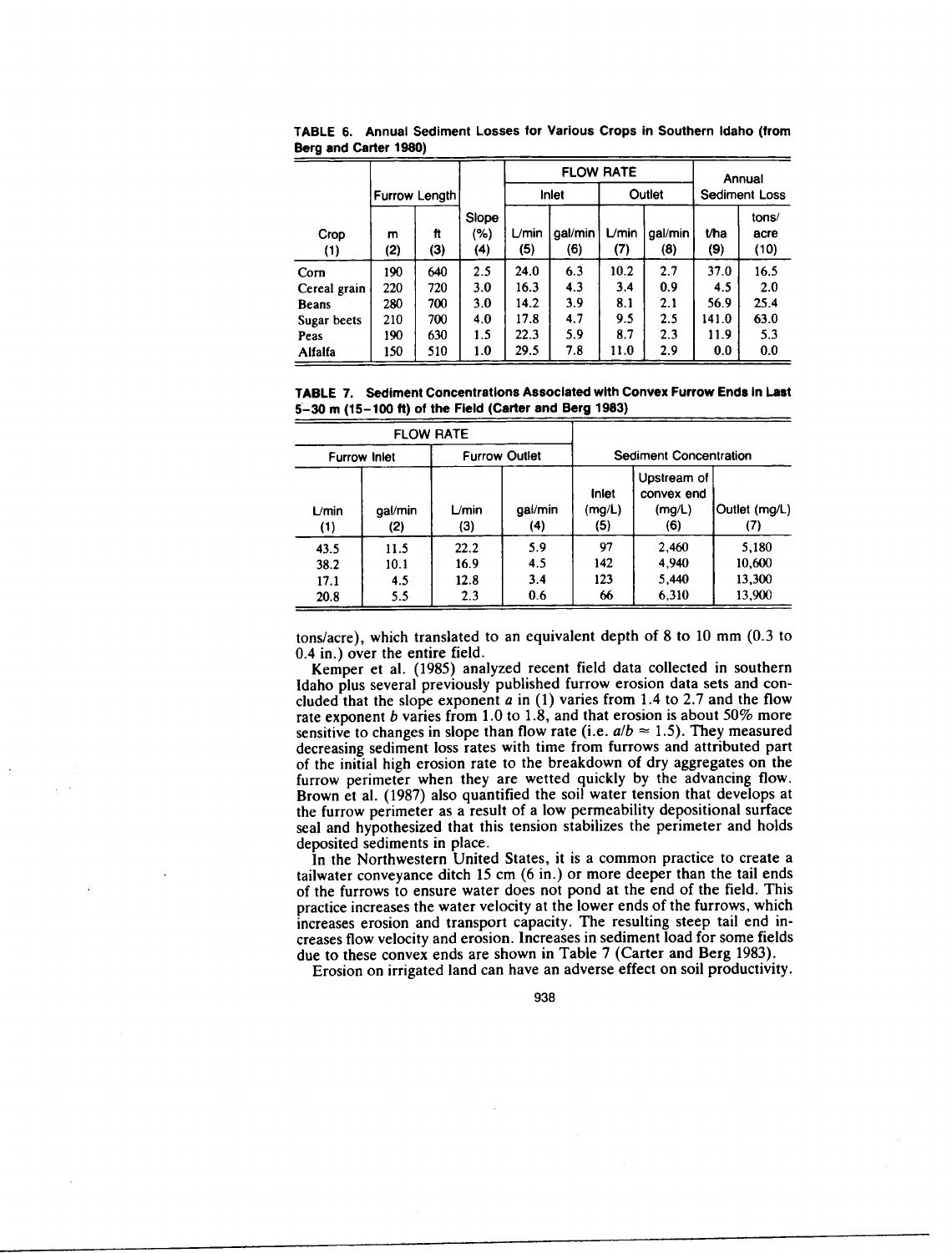Studies by ARS in Idaho (Carter et al. 1985) have shown dramatic reductions in crop yields. As an example, the average wheat yield decreased 50% as topsoil depths decreased from 38 to 13 cm (15 to 5 in.), a yield decrease of  $2\%$  per cm (5% per in.) of soil. Sweet corn yields had similar decreases; whereas, barley, dry beans, and alfalfa yields were not as severely affected. Sugar-beet yields were the least affected by topsoil loss. Carter et al. (1985) estimated that the productivity of the soils in south-central Idaho had decreased 25% as a result of irrigation induced erosion over the preceding 80 years.

#### **Washington Studies**

The Yakima River Basin in south-central Washington is devoted almost entirely to irrigated agriculture. In the lower 130 km (80 mi) of the basin, irrigation return flows make up nearly the entire summer flow in the river. Carlile (1972) reported that sediment pollution was becoming an increasing problem in downstream diversion canals and in the Yakima River. He stated that canals were receiving irrigation return flows that carried such heavy sediment loads that untreated water was considered almost unsuitable even for irrigation. Because of this problem, many farmers were reluctant to convert from furrow to sprinkler or trickle irrigation. He stated that conversion to sprinkler or trickle irrigation would be a major step in the control of erosion.

A cooperative Yakima River Basin study in the mid 1970s (Soil Conservation Service, unpublished) estimated that 3,300,000 t (3,600,000 tons) of soil is eroded annually on 220,000 ha (544,000 acres) of irrigated land [15 t/ha (6.6 tons/acre)].  $60\%$  of this eroded sediment [8.6 t/ha (3.9 tons/acre)] was estimated to have left the field. The resulting economic consequences include loss of production, cost for extra fertilizer to compensate for lost nutrients, and damages suffered by downstream municipal and industrial water users. Benton County, Wash., located in the lower region of the Yakima Valley, spent about \$50,000 a year to remove sediment from road ditches and bridge approaches (Carlile 1972). Other sedimentation costs reported included \$65,000 per year in the Sulphur Creek drainage and \$50,000 per year in the Yakima-Tieton irrigation district to remove sediment from canals and drains.

King et al. (1982) measured sediment losses from a 800 ha (1,980 acre) irrigated tract in block 86 of Royal Slope in the Columbia Basin west of Othello, Wash. Soil losses over a two-year period from this tract are shown in Table 8. An average of  $4.4 t \cdot ha^{-1} \cdot yr^{-1}$  (1.9 tons/acre/yr) of sediment left the fields. Soil losses from a number of fields with different crops are shown in Table 9. There is a general relationship between slope and soil loss for these fields.

**TABLE 8. Annual Sediment Losses from 800 ha (1,980 Acre) Royal Slope Irrigation Tract, Washington (King et al. 1982)**

|                  |                               |                | <b>WATER</b>    |                  |            | <b>SEDIMENT</b> |                |                |                |                |              |                       |  |  |
|------------------|-------------------------------|----------------|-----------------|------------------|------------|-----------------|----------------|----------------|----------------|----------------|--------------|-----------------------|--|--|
|                  | Discharged<br><b>Diverted</b> |                | <b>Diverted</b> |                  | Discharged |                 | Net Loss       |                |                |                |              |                       |  |  |
| Year<br>$\bf(1)$ | ha-m<br>(2)                   | acre-ft<br>(3) | ha-m<br>(4)     | acre-ft l<br>(5) | (6)        | tons<br>(7)     | (8)            | tons<br>(9)    | (10)           | tons<br>(11)   | t/ha<br>(12) | tons/<br>acre<br>(13) |  |  |
| 1977<br>1978     | 1.081<br>1.023                | 533<br>505     | 551<br>530      | 271<br>262       | 481<br>429 | 530<br>473      | 4,867<br>2,985 | 5,365<br>3,290 | 4,386<br>2.556 | 4.835<br>2.817 | 5.5<br>3.2   | 2.4<br>1.4            |  |  |

939

÷,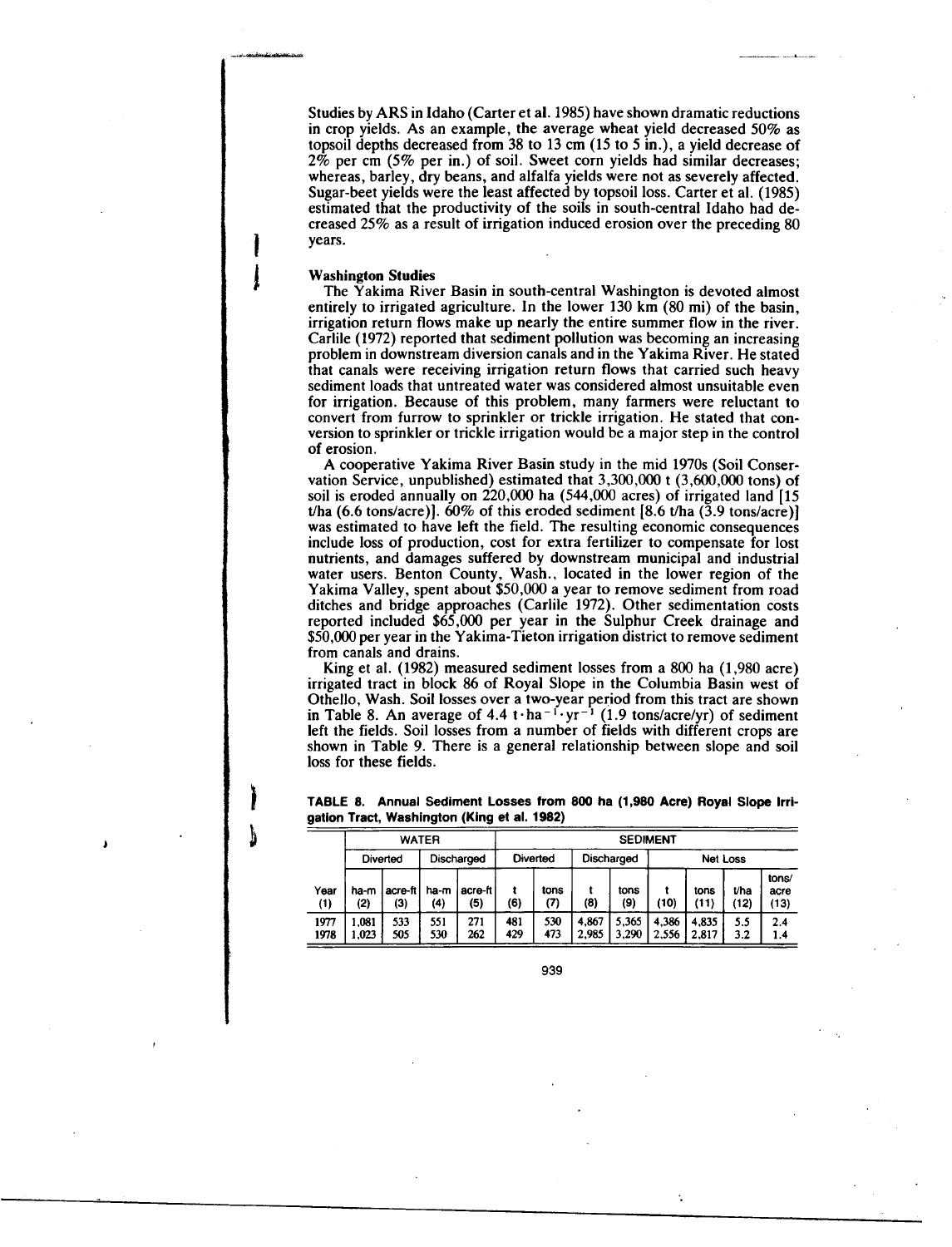|                |                              |            |            | <b>Sediment Loss</b> |
|----------------|------------------------------|------------|------------|----------------------|
| Field number   | Crop                         | Slope      | t/ha       | tons/acre            |
| (1)            | (2)                          | (3)        | (4)        | (5)                  |
|                | Corn                         | 1.4        | 6.3        | 2.8                  |
| $\overline{c}$ | Corn                         | 1.5        | 2.9        | 1.3                  |
| 3              | Corn                         | 2.5        | 18.0       | 8.0                  |
| 4              | Corn                         | 3.0        | 21.4       | 9.5                  |
| 5              | <b>Beans</b>                 | 1.5        | 5.4        | 2.4                  |
| 6              | <b>Beans</b>                 | 3.1        | 50.5       | 22.5                 |
|                | <b>Beans</b>                 | 3.3        | 13.8       | 6.2                  |
| 8              | Winter wheat                 | 1.0<br>2.1 | 0.2<br>0.8 | 0.1<br>0.4           |
| 9<br>10        | Winter wheat<br>Winter wheat | 3.4        | 3.5        | 1.6                  |
| 11             | Winter wheat                 | 4.3        | 3.1        | 1.4                  |
| 12             | Spring wheat                 | 3.3        | 11.6       | 5.2                  |

TABLE 9. Annual Sediment Losses by Crop and Slope from Royal Slope, Wash., Fields (from King et al. 1982)

TABLE 10. Soil Loss per Irrigation for Various Soil Textures and Furrow Type and Condition in Wyoming (from Fornstrom and Borrelli 1985)

|                                                                                                                                          |                                                                           |                                                                           |                                                                                      |                                                                                      |                                                                                  |                                                                              | SOIL LOSS PER IRRIGATION                                                                  |                                                                                       |                                                                                        |                                                                                      |  |
|------------------------------------------------------------------------------------------------------------------------------------------|---------------------------------------------------------------------------|---------------------------------------------------------------------------|--------------------------------------------------------------------------------------|--------------------------------------------------------------------------------------|----------------------------------------------------------------------------------|------------------------------------------------------------------------------|-------------------------------------------------------------------------------------------|---------------------------------------------------------------------------------------|----------------------------------------------------------------------------------------|--------------------------------------------------------------------------------------|--|
|                                                                                                                                          |                                                                           | Length                                                                    | Slope                                                                                |                                                                                      | <b>Inflow Rate</b>                                                               | Recent                                                                       | Wheel<br>Compacted                                                                        |                                                                                       | Nonwheel<br>(Soft)                                                                     |                                                                                      |  |
| Soil texture<br>(1)                                                                                                                      | m<br>(2)                                                                  | tt<br>(3)                                                                 | (%)<br>(4)                                                                           | Lт<br>(5)                                                                            | gal/min<br>(6)                                                                   | cultivation<br>(7)                                                           | t/ha<br>(8)                                                                               | tons/acre<br>(9)                                                                      | t/ha<br>(10                                                                            | tons/acre<br>(11)                                                                    |  |
| Light clay<br>Light clay<br>Silty clay<br>Silty clay<br>Clay loam<br>Clay loam<br>Silty loam<br>Silty loam<br>Loam<br>Loam<br>Sandy loam | 244<br>244<br>122<br>122<br>130<br>130<br>269<br>269<br>165<br>165<br>122 | 800<br>800<br>400<br>400<br>425<br>425<br>882<br>882<br>540<br>540<br>400 | 0.56<br>0.56<br>1.99<br>1.99<br>2.90<br>2.90<br>1.97<br>1.97<br>0.35<br>0.35<br>2.06 | 72.7<br>65.5<br>41.6<br>41.6<br>17.0<br>21.6<br>21.6<br>40.9<br>40.9<br>40.9<br>28.0 | 19.2<br>17.3<br>11.0<br>11.0<br>4.5<br>5.7<br>5.7<br>10.8<br>10.8<br>10.8<br>7.4 | Yes<br>No<br><b>Yes</b><br>No<br>Yes<br>No<br>Yes<br>No<br>Yes<br>No.<br>Yes | 6.61<br>4.12<br>16.12<br>5.90<br>14.48<br>10.60<br>6.97<br>21.71<br>7.55<br>1.64<br>13.37 | 2.95<br>1.84<br>7.19<br>2.63<br>6.46<br>4.73<br>3.11<br>12.36<br>3.37<br>0.73<br>5.62 | 6.95<br>2.91<br>15.44<br>5.94<br>2.47<br>5.22<br>10.56<br>5.29<br>0.99<br>1.23<br>6.30 | 3.10<br>1.30<br>6.39<br>2.65<br>1.10<br>2.33<br>4.71<br>2.36<br>0.44<br>0.55<br>2.81 |  |
| Sandy loam                                                                                                                               | 122                                                                       | 400                                                                       | 2.06                                                                                 | 28.0                                                                                 | 7.4                                                                              | No                                                                           | 3.25                                                                                      | 1.45                                                                                  | 1.32                                                                                   | 0.59                                                                                 |  |

#### **Wyoming Study**

Fornstrom and Borrelli (1985) carried out an extensive study in Wyoming that measured soil losses from irrigation furrows in various conditionsrecently cultivated and previously irrigated, wheel compacted and uncompacted ("soft" or non-wheel)- in various soil textures; and for various flow rates, lengths of run, and slopes. An example of soil losses from selected sites is presented in Table 10 and average losses for each condition is shown in Table 11. The measurements indicated that greater soil loss can be expected from recently cultivated furrows than from previously irrigated furrows. Soil losses for the first irrigation after cultivation were 60-100% greater than those for previously irrigated furrows. Also, greater soil loss was measured from wheel rows (compacted) than from soft rows (uncompacted). This is probably the result of lower infiltration rates and thus higher outflow rates in the compacted furrows rather than from higher soil erosivity.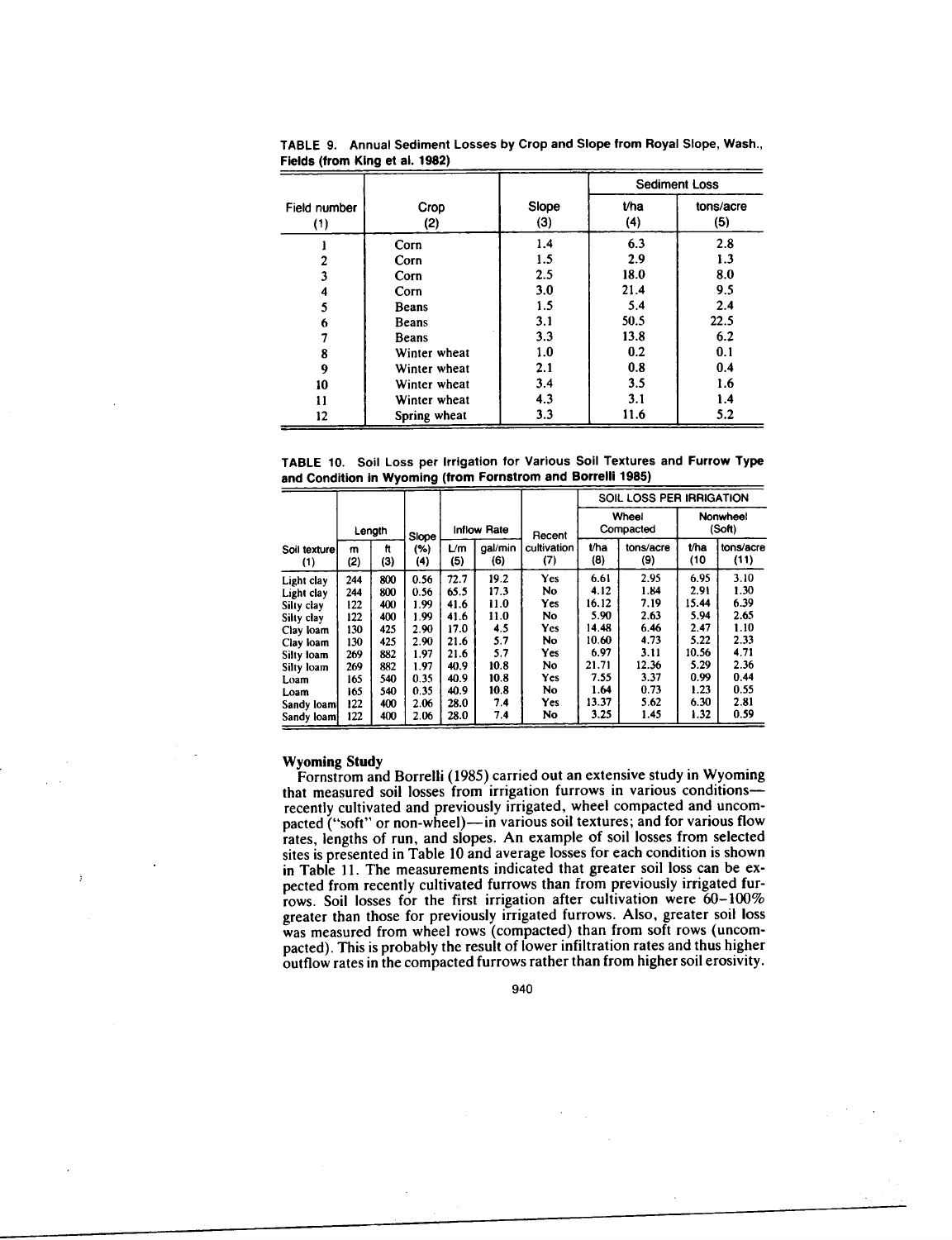|                  | <b>Inflow Rate</b> |                      | Soil Loss per Irrigation |                  |
|------------------|--------------------|----------------------|--------------------------|------------------|
| Variable<br>(1)  | L/min<br>(2)       | gal/min<br>(3)       | t/ha<br>(4)              | tons/acre<br>(5) |
|                  |                    | (a) Furrow Condition |                          |                  |
| Cultivated row   | 28.21              | 7.61                 | 5.40                     | 2.41             |
| Uncultivated row | 29.15              | 7.70                 | 3.05                     | 1.36             |
|                  |                    | $(b)$ Flow Rate      |                          |                  |
| Low              | 23.43              | 6.19                 | 2.20                     | 0.98             |
| Medium           | 28.62              | 7.56                 | 3.70                     | 1.65             |
| High             | 34.94              | 9.23                 | 6.79                     | 3.03             |
|                  |                    | (c) Furrow Type      |                          |                  |
| Wheel compacted  | 29.00              | 7.66                 | 4.93                     | 2.20             |
| Nonwheel         | 29.00              | 7.66                 | 3.52                     | 1.57             |
| All furrows      | 29.00              | 7.66                 | 4.24                     | 1.89             |

## TABLE 11. Mean Data for Fields with Two Irrigations, Irrigated in Wheel-Compacted and Nonwheel Rows (from Fornstrom and Borrelli 1985)

zimilemou **..46141111111116116 --**

Note: Number of fields = 19; mean furrow length = 180 m (600 ft); mean furrow width = 64 mm (25 in.); mean furrow slope =  $2\%$ ; and mean soil particle diameter,  $D_{\rm so}$  $=$  (79 microns).

Fornstrom and Borrelli (1985) fitted a regression model to their data set. The critical parameters were furrow slope, *S* (percent), inflow rate,  $Q_i$ , mean particle size,  $D_{50}$  ( $\mu$ m), and furrow length, *L* 

| $k_1S^{1.66}O_1^{2.45}$<br>$D_{50}^{0.47}L^{1.62}$ |  |  |
|----------------------------------------------------|--|--|
|----------------------------------------------------|--|--|

where  $E =$  annual soil loss in t · ha<sup>-1</sup> · yr<sup>-1</sup> (tons/acre/yr) and  $k_1$  is a coefficient equal to 30.9 for metric units  $(t \cdot ha^{-1} \cdot yr^{-1}$ , L/min, and m) and 2,460 for English units (tons/acre/yr, gal./min, and ft). This relationship is depicted in Fig. 3.

According to the model, the inflow rate has the greatest influence on soil loss. The mean soil loss for the average field was  $3.70$  t/ha (1.65 tons/acre) per irrigation when the average flow rate used by the farmer was applied. A flow-rate reduction of 18% reduced the soil loss by 40%. However, an adequate irrigation was not always achieved with a reduced flow rate. A flow-rate increase of 22% increased the soil loss by 80%.

This effect of flow rate represented by the exponent on the *Q* term in (4), is greater than has been measured in the other studies (Kemper et al. 1985; Evans and Jensen 1952; Mech 1949). This is likely because the study related inflow rate rather than the outflow rate at the sediment measurement point to sediment yield. A small increase in the inflow rate will result in a much larger relative increase in the outflow rate, since infiltration will not change much with inflow. Eq. (4) also predicts that erosion decreases as mean particle size increases. Since the percent of clay-sized particles are known to increase soil aggregate stability and thus reduce erodibility, this result may not be generalizable.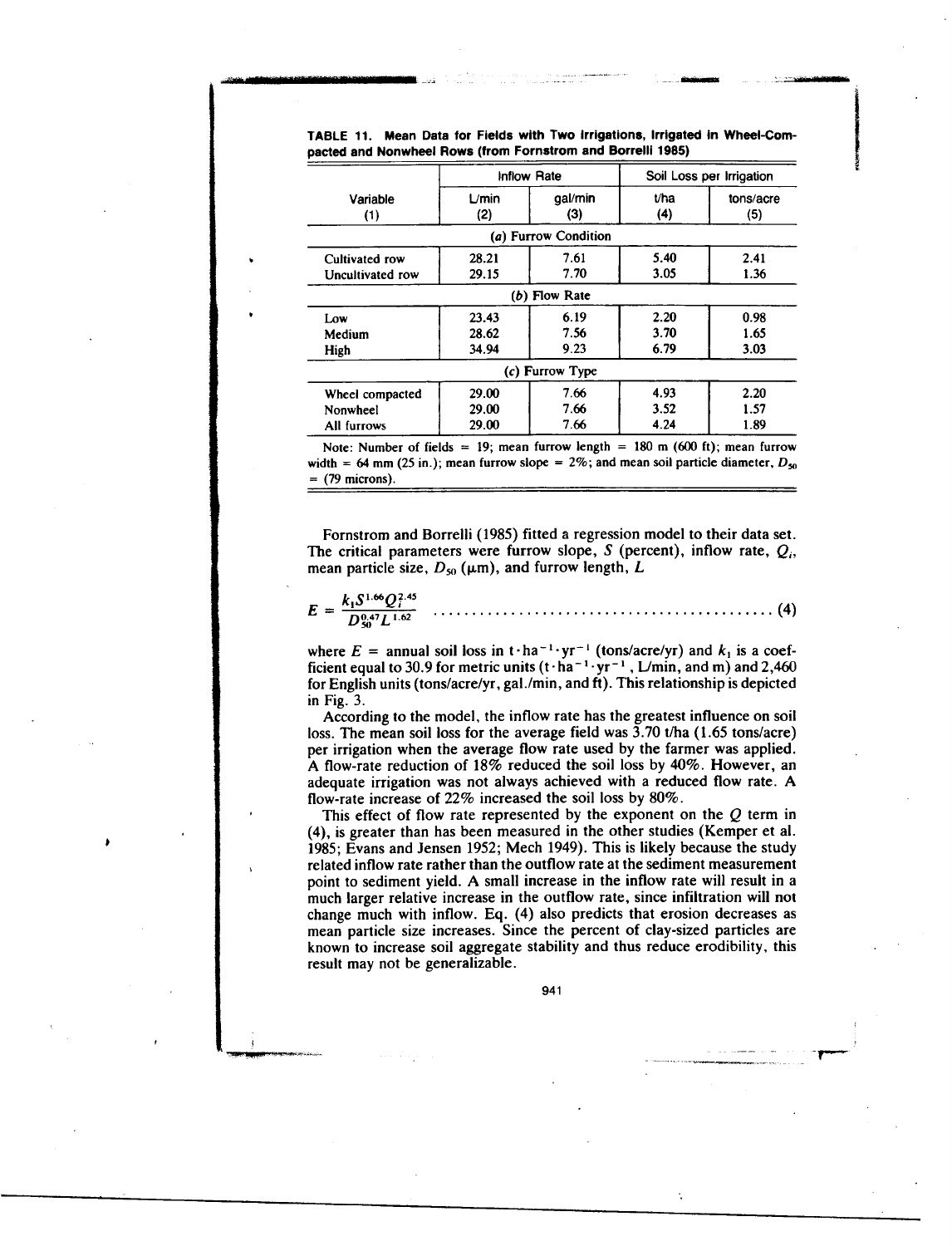

**FIG. 3. Predicted Soil Loss per Irrigation as Function of Flow Rate and Slope, for** Medium-Textured Soil  $[D_{so} = 40 \mu m$  and Furrow Length of 180 m (600 ft)] (Forn**strom and Borrelli 1985)**

## **California Studies**

Most of the irrigated areas in California have small slopes and contain fairly stable soils, resulting in low erosion rates. However, soil erosion and sediment production are still of concern because of the stringent waterquality regulations for discharges into receiving water bodies. Consequently, sediment yield from irrigated areas has been studied.

#### Colusa Basin Drain

The Colusa Basin Drain (CBD) conveys flood runoffs and irrigation return flows from 400,000 ha  $(1,000,000$  acres) of upland watershed and valleyfloor agricultural lands on the west side of the Sacramento Valley. The 110 km (70 mi) Colusa Basin Drain generally discharges between 14 to 85  $m<sup>3</sup>/s$  (500 to 3,000 ft<sup>3</sup>/s) during the irrigation season. Discharge peaks in excess of 240 m<sup>3</sup>/s  $(8,500 \text{ ft}^3/\text{s})$  with substantial bank overflows during the largest storm runoffs.

Water discharge and sediment yield were monitored for the nonirrigation (October–March) and irrigation (April–September) seasons, from 1977- 81 (Tanji et al. 1983). During the nonirrigation seasons for the four years of monitoring, 3.2 billion  $m^3$  (2,600,000 acre-ft) of storm water containing  $840,000$  t  $(926,000)$  tons) of suspended solids were discharged. This was equivalent to an annual average discharge of 200 mm (8 in.) of precipitation runoff and 0.52 t/ha (0.23 tons/acre) of sediments from the drainage area. During the irrigation seasons for the 4 years, 1.9 billion  $m^3$  (1,500,000 acreft) of irrigation return flows and 170,000 t (190,000 tons) of suspended solids were discharged. This was equivalent to 350 mm/yr (14 in./yr) of return flow and 0.30 t/ha (0.14 tons/acre) of solids annually from 140,000 ha (350,000 acres) of irrigated lands. One analysis showed that nearly half of these solids were organic, probably originating from rice fields. Clearly, more sediments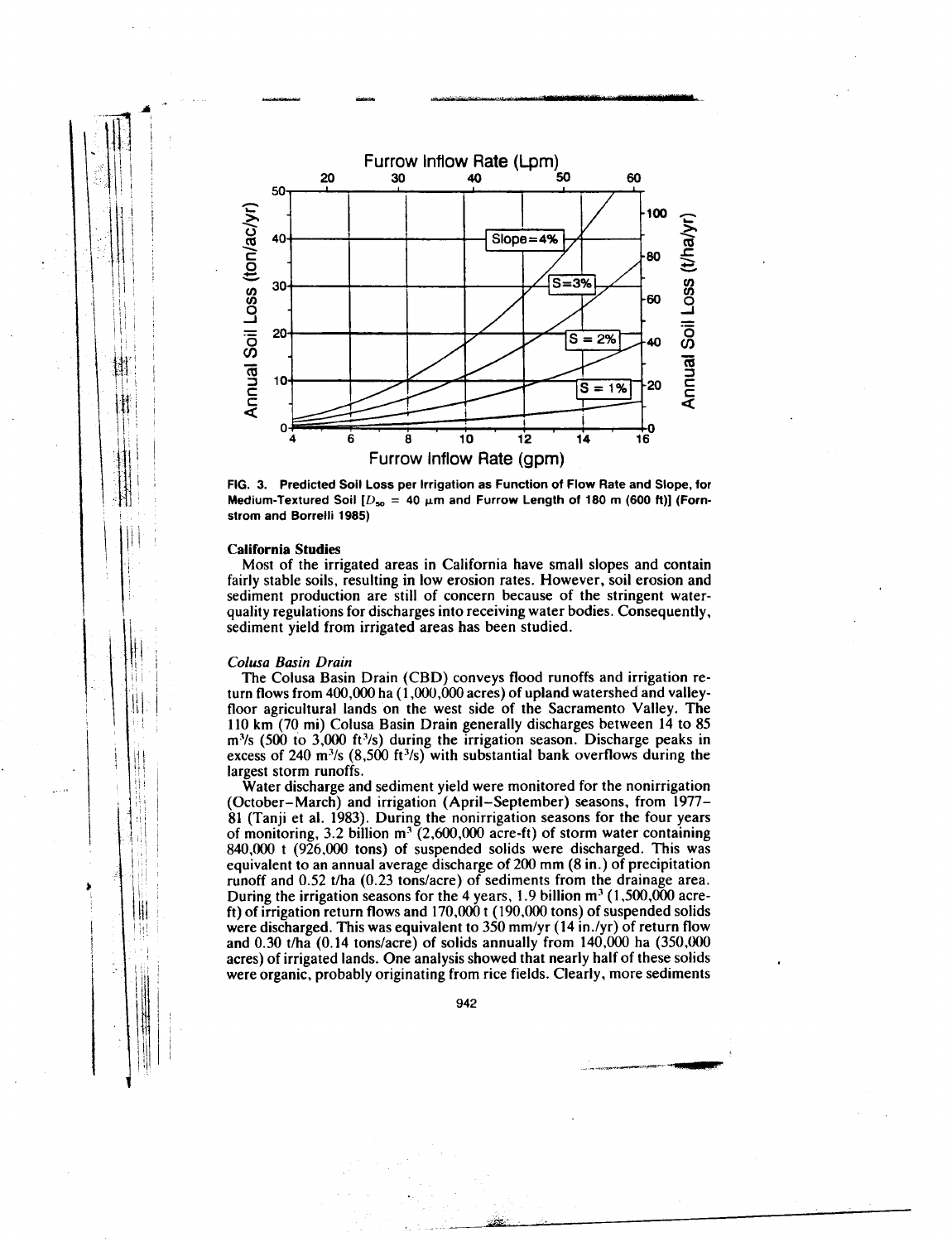| Slope<br>(%)<br>(1) |                 | <b>Annual Sediment Loss</b> |                  |
|---------------------|-----------------|-----------------------------|------------------|
|                     | Crop<br>(2)     | t/ha<br>(3)                 | tons/acre<br>(4) |
| 3                   | Winter wheat    | 6.5                         | 2.9              |
|                     | Winter wheat    | 0.0                         | 0.0              |
|                     | <b>Potatoes</b> | 15.0                        | 6.7              |
| 8                   | Winter wheat    | 1.3                         | 0.6              |
| 8                   | Winter wheat    | 16.1                        | 7.2              |
| 13                  | Winter wheat    | 32.5                        | 14.5             |
| 15                  | Winter wheat    | 22.4                        | 10.0             |
| 23                  | Potatoes        | 33.4                        | 14.9             |

**TABLE 13. Annual Sediment Losses under Center-Pivot Irrigation**

sprinklers but is common near the outer end of low-pressure center-pivot systems, where application rates generally exceed 50 mm/h (2 in./h) and may exceed 100 m/h (4 in./h) (Kincaid et al. 1990). Table 12 summarizes center-pivot runoff measured in the Columbia basin in Washington and the Snake River plain in Idaho under both conventional and reservoir tillage. Because only a small portion of a field receives high center-pivot application rates at one time, runoff—and thus eroded sediments—are seldom conveyed far from the eroding slope, and off-site impact is usually small.

The only study to date to measure erosion under sprinkler irrigation was carried out under center-pivot systems in 1984 by the SCS (the data is unpublished). The measurements showed that soil losses under center pivots can be significant, especially for row crops, and the amount of erosion increases with increasing slope (Table 13).

#### **SUMMARY AND CONCLUSION**

Approximately 21% of the irrigated cropland in the United States is affected by erosion. When silty-textured soils on slopes greater than 1% are furrow irrigated, *T* values of  $2-11$  t  $\cdot$  ha<sup>-1</sup> $\cdot$  yr<sup>-1</sup> (1-5 tons/acre/yr) are often exceeded. Erosion on irrigated cropland has decreased the crop yield potential in southern Idaho by 25%. Some irrigation districts spend tens of thousands of dollars annually removing sediment from drains and canals. Degradation of receiving rivers and lakes downstream of irrigated areas is becoming a widely recognized and serious problem.

#### **APPENDIX I. REFERENCES**

*Agricultural Statistics (1985).* U.S. Department of Agriculture, Washington, D.C. Berg, R. D., and Carter, D. L. (1980). "Furrow erosion and sediment losses on irrigated cropland." *J. Soil and Water Conservation,* 35(6), 267-270.

- Brockway, C. E., and Robison, C. W. (1992). *Middle Snake River water quality study, phase I, final report.* Idaho Water Resources Research Institute, Univ. of Idaho, Moscow, Idaho.
- Brown, M. J., Carter, D. L., and Bondurant, J. A. (1974). "Sediment in irrigation and drainage waters and sediment inputs and outputs for two large tracts in southern Idaho." *J. Envir. Quality,* 3(4), 347-351.
- Carlile, B. L. (1972). "Sediment control in Yakima Valley." *Proc. Nat. Conf. on Managing Irrigated Agriculture to Improve Water Quality.* Colorado State Univ., Ft. Collins, Colo., 77-82.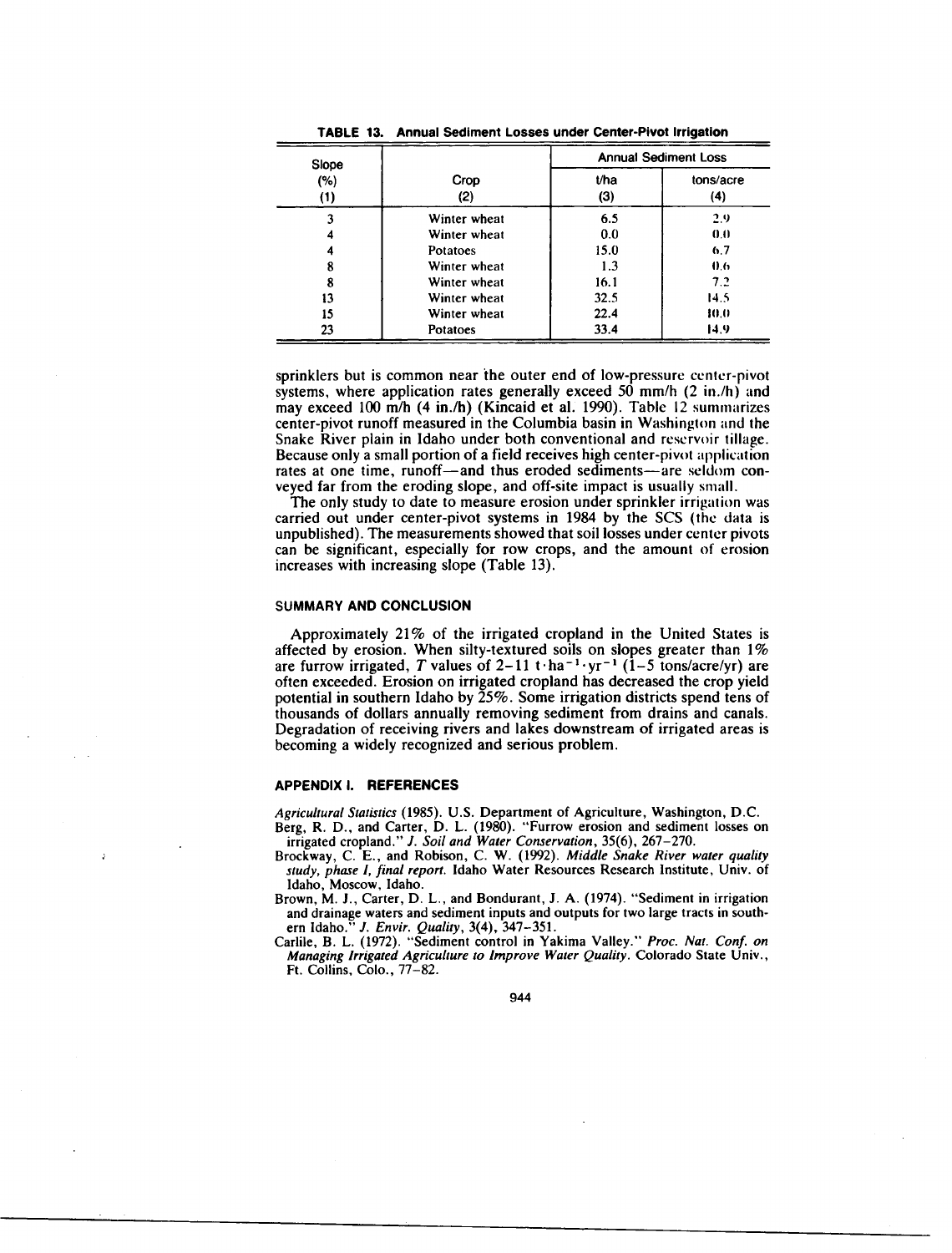Carter, D. L. (1993). "Furrow irrigation erosion lowers soil productivity." *J. Irrig. and Drain. Engrg.,* 119(6), 964-974.

Carter, D. L., Berg, R. D., and Sanders, B. J. (1985). "The effects of furrow irrigation erosion on crop productivity." *Soil Sci. Soc. of Am. J.,* 49(1), 207-211. Carter, D. L., and Berg, R. D. (1983). "A buried pipe system for controlling erosion

and sediment loss on irrigated land." *Soil Sci. Soc. of Am. J.,* 47(4), 749-752. Carter, D. L., Brockway, C. E., and Tanji, K. K. (1993). "Controlling erosion and

sediment loss in irrigated agriculture." *J. Irrig. and Drain. Engrg.,* 119(6), 975- 988.

*Characteristics and pollution of irrigation return flow.* (1969). Utah State University Foundation, Logan, Utah.

Evans, N. A., and Jensen, M. E. (1952). "Erosion under furrow irrigation." *North Dakota Agric. Experiment Stat. Bimonthly Bull.,* 15(1), 7-13.

Fornstrom, K. J., and Borrelli, J. (1985). *Sediment losses from furrow irrigated croplands in Wyoming,* University of Wyoming, Laramie, Wyo.

Gardner, W., and Lauritzen, C. W. (1946). "Erosion as a function of the size of the irrigation stream and the slope of the eroding surface." *Soil Sci.,* 62, 233-242.

Gilbert, G. K. (1914). "The transportation of debris by running water," *Professional Paper No. 86,* U.S. Geological Survey, Washington, D.C.

Hamad, S. N., and Stringham, G. E. (1978). "Maximum nonerosive furrow irrigation stream size." *J. Irrig. and Drain. Div.,* ASCE, 104(3), 275-281.

Israelson, 0. W. (1932). *Irrigation principles and practices.* John Wiley & Sons, Inc., New York, N.Y.

Israelson, 0. W., Clyde, G. D., and Lauritzen, C. W. (1946). "Soil erosion in small irrigation furrows," *Utah State Agric. Experiment Stat. Bull. 320.*

Kemper, W. D., Trout, T. J., Brown, M. J., and Rosenau, R. C. (1985). "Furrow erosion and water and soil management." *Trans. ASAE,* 28(5), 1564-1572.

Kincaid, D. C., McCann, I., Busch, J. R., and Hasheminia, M. (1990). "Low pressure center pivot irrigation and reservoir tillage." *Visions of the future: Proc., 3rd Nat. Irrig. Symp. ASAE,* American Society of Agricultural Engineers, 54-60.

King, L. G., McNeal, B. L., Ziari, F. A., and Matulich, S. C. (1982). "On farm improvements to reduce sediment and nutrients in irrigation return flows," *Pub. PB84-155217.* Washington State University and Robert S. Kerr Environmental Research Laboratory, U.S. Environmental Protection Agency. National Technical Information Service, Washington, D.C.

Lawrence, G. A. (1953). "Furrow irrigation," *Leaflet No. 344,* U.S. Department of Agriculture, Soil Conservation Service, Washington, D.C.

Logan, T. J. (1977). "Establishing soil loss and sediment yield limits for agricultural land." Proc., Nat. Symp. on Soil Erosion and Sedimentation by Water, American Society of Agricultural Engineers, St. Joseph, Mich., 59-68.

Mech, S. J. (1949). "Effect of slope and length of run on erosion." *Agric. Engrg.,* 38(8), 379-389.

Mech, S. J., and Smith, D. D. (1967). "Water erosion under irrigation." *Irrig. of Agric. Lands, Agronomy Monograph 11,* American Society of Agronomy, Madison, Wis.

*Middle Snake main report.* (1982). Snake River Basin Cooperative Study, Soil Conservation Service, Economic Research Service, Forest Service and Idaho Department of Water Resources. U.S. Dept. of Agriculture, Soil Conservation Service, Boise, Idaho.

Tanji, K. K. (1983). "Nonpoint sediment production in the Colusa Basin Drainage Area, California." *Final Report to U.S. Environmental Protection Agency: Pub. B83-193920,* Robert S. Kerr Environmental Research Laboratory, National Technical Information Service, Washington, D.C.

Tanji, K. K. (1981). "California irrigation return flow case studies." *J. Irrig. and Drain. Div.,* ASCE, 107(2), 209-220.

Taylor, C. A. (1940). "Transportation of soil in irrigation furrow." *Agric. Engrg.,* 21, 307-309.

Taylor, C. A. (1935). "Orchard tillage under straight furrow irrigation." *Agric. Engrg.,* 16, 99-102.